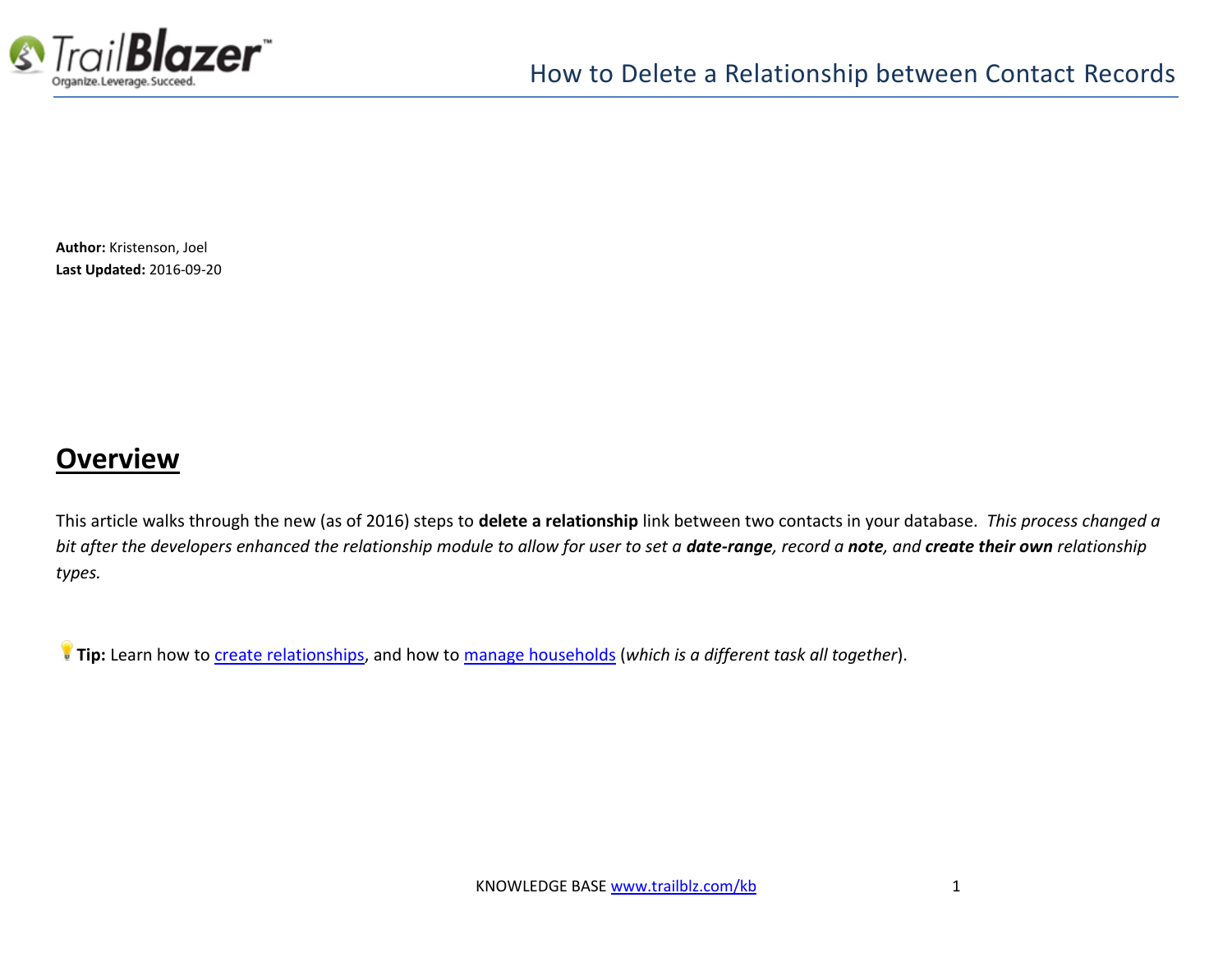

# **Steps (Method #1 – From within a Contact's Record Card)**

Navigate to the **Contacts (***Voters/Donors***)** list under the **Application Menu**.



[Query](https://www.youtube.com/watch?v=j_oxB4NGwD0) for and open the contact you want to delete a relationship for. *In this example I used my own record 'Joel Kristenson'.*

KNOWLEDGE BAS[E www.trailblz.com/kb](http://www.trailblz.com/kb) 2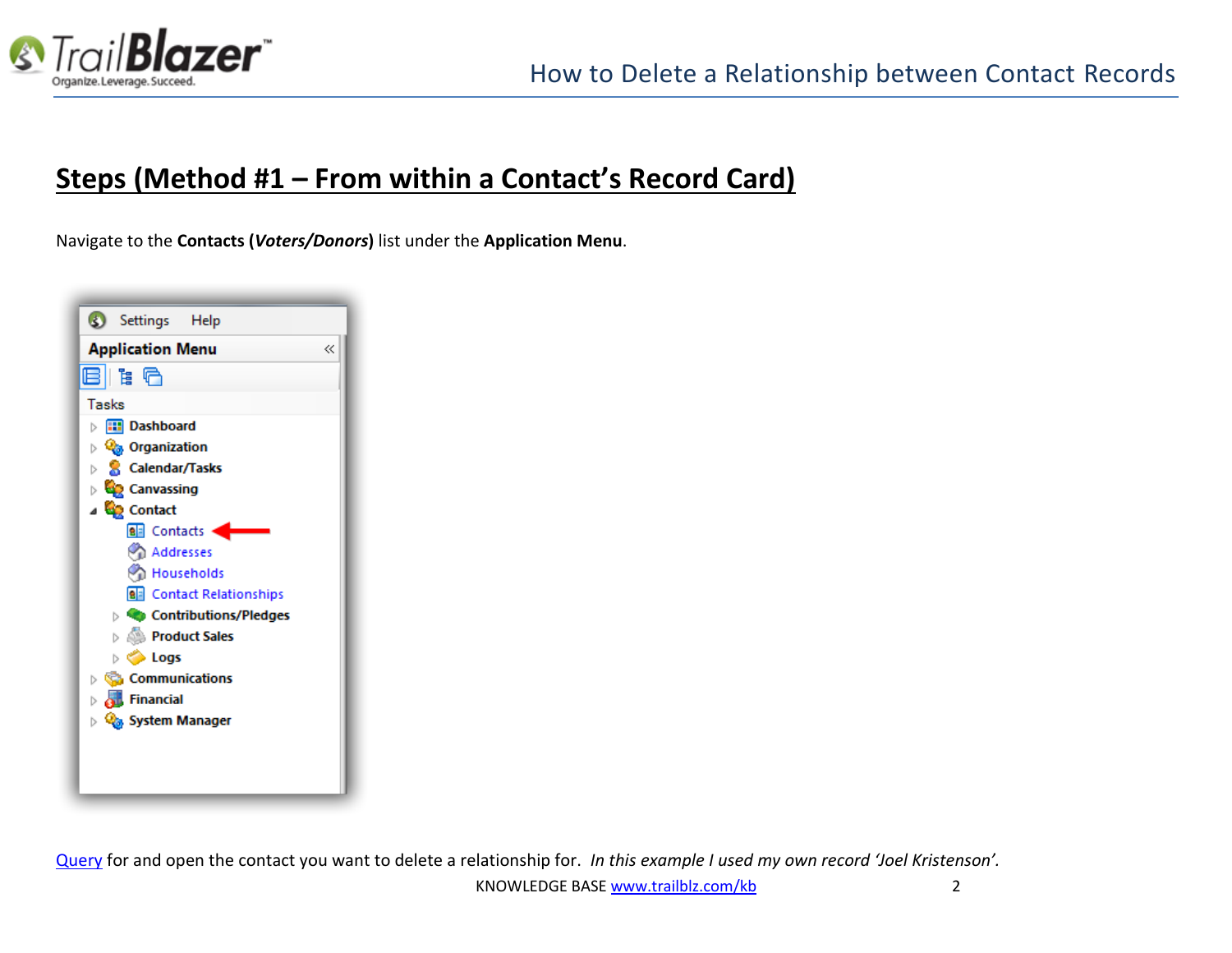

#### 1. Build and run your search query (in this example I searched by name).

| IV.           |                                                                                                                                     |                                 |                                                                                            |               |                                              |                       |         |               |               |       |             |                    |                  |                   |                          |                              |
|---------------|-------------------------------------------------------------------------------------------------------------------------------------|---------------------------------|--------------------------------------------------------------------------------------------|---------------|----------------------------------------------|-----------------------|---------|---------------|---------------|-------|-------------|--------------------|------------------|-------------------|--------------------------|------------------------------|
|               | General Address   Household   Attribute   Canvass   Relation   Contribute   Pledge   Event   Sales   Log   Admin   SQL<br>Favorites |                                 |                                                                                            |               |                                              |                       |         |               |               |       |             |                    |                  |                   |                          |                              |
|               | $\sqrt{2}$ Name<br>Phone E-Mail Email Links Profile Work Demographics User, Text User, Dates User, Decimal Other                    |                                 |                                                                                            |               |                                              |                       |         |               |               |       |             |                    |                  |                   |                          |                              |
|               | $\bullet$                                                                                                                           |                                 |                                                                                            |               |                                              |                       |         |               |               |       |             |                    |                  |                   |                          |                              |
|               | 8                                                                                                                                   | Individual                      | Last Name:                                                                                 | Kristenson    |                                              |                       | Title:  |               |               |       |             |                    |                  |                   |                          |                              |
|               |                                                                                                                                     | Corporation                     | First/Org Name:                                                                            | Joel          | Search all name parts<br>(anywhere in field) |                       | Suffix: |               |               |       |             |                    |                  |                   |                          |                              |
|               |                                                                                                                                     | Foundation                      | Middle Name:                                                                               |               |                                              |                       |         |               |               |       |             |                    |                  |                   |                          |                              |
|               |                                                                                                                                     |                                 | Nickname:                                                                                  |               |                                              |                       |         |               |               |       |             |                    |                  |                   |                          |                              |
|               |                                                                                                                                     |                                 | Prior Last Name:                                                                           |               |                                              |                       |         |               |               |       |             |                    |                  |                   |                          |                              |
|               |                                                                                                                                     |                                 |                                                                                            |               |                                              |                       |         |               |               |       |             |                    |                  |                   |                          |                              |
|               |                                                                                                                                     |                                 |                                                                                            |               |                                              |                       |         |               |               |       |             |                    |                  |                   |                          |                              |
|               |                                                                                                                                     |                                 |                                                                                            |               |                                              |                       |         |               |               |       |             |                    |                  |                   |                          |                              |
|               |                                                                                                                                     |                                 | Es Edit   田 Sort 田 Format ▼ m Wrap   2 Export ۞ Print   ■ Detail ■ Summary   1 日   ■ Pivot |               |                                              |                       |         |               |               |       |             |                    |                  |                   |                          |                              |
|               |                                                                                                                                     | Contacts [1 records found]      |                                                                                            |               |                                              |                       |         |               |               |       |             |                    |                  |                   |                          |                              |
|               | $\blacktriangledown$<br>ID                                                                                                          | Title                           | <b>Last Name</b><br>$\triangle$ First Name                                                 | MI            | Address<br>Type                              | Street                |         | Street 2 City |               | State | Zip<br>Code | Home<br>Phone      | <b>Bus Phone</b> | <b>Cell Phone</b> | Email                    | <b>Employer/Company Name</b> |
| ⊪⊳            |                                                                                                                                     | <b>M</b> 12796 Senor Kristenson | <b>Joel</b>                                                                                | <b>Anders</b> |                                              | 9110 Golden Valley Rd |         | Apt10         | Golden Valley | M     | 55427       | $(218) 442 - 1919$ | (866) 909-8700   | (218) 370-1064    | jkristenson@trailblz.com | Cargill                      |
| $\boxed{2}$ 1 |                                                                                                                                     |                                 |                                                                                            |               |                                              |                       |         |               |               |       |             |                    |                  |                   |                          |                              |

#### 2. Open the contact's record card you want to delete a relationship for.

Navigate to the **Relationship** tab which will display **all** of the relationships for this record. *In my example there was only one between my record and the company 'Cargill' as shown below.*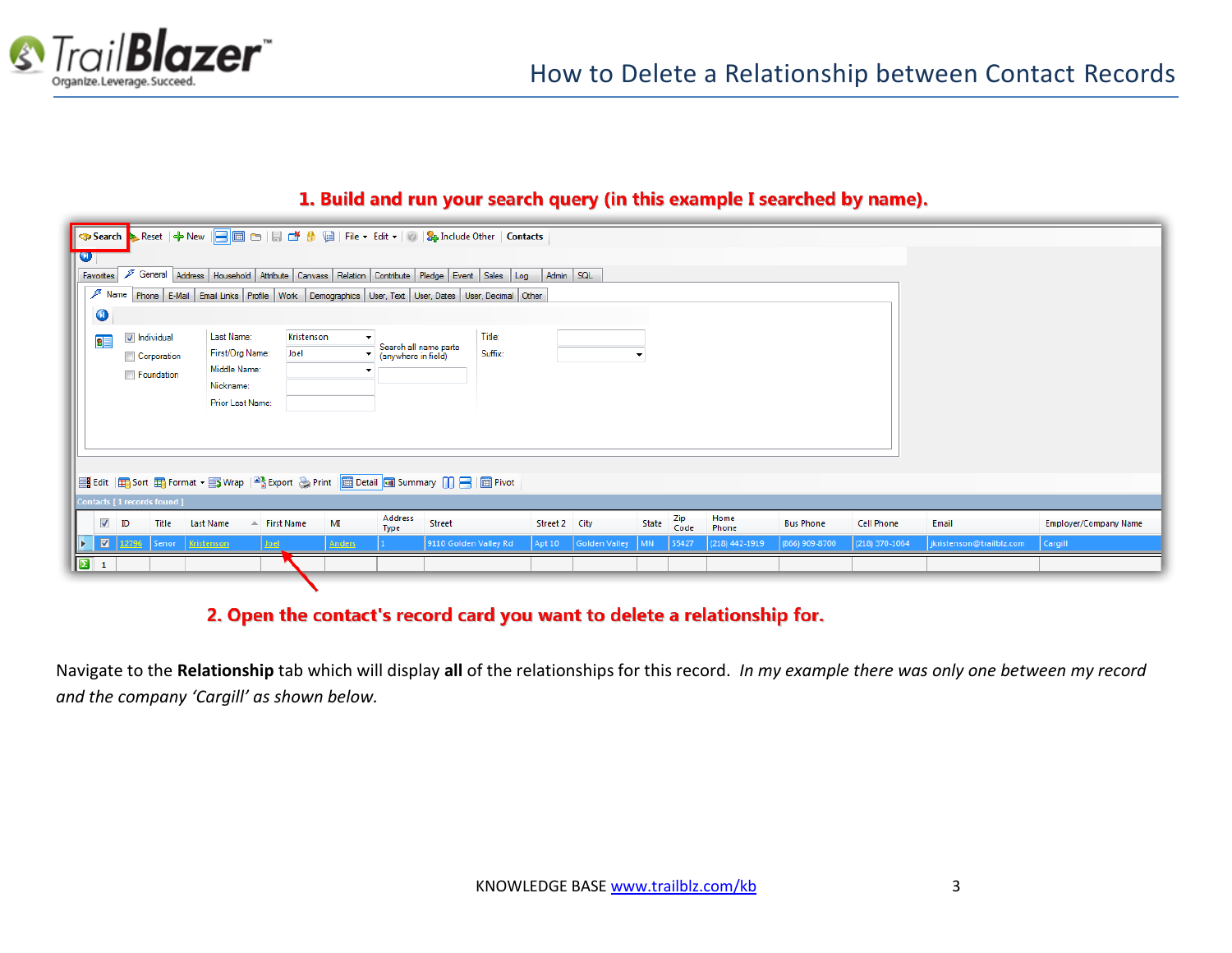

|                                                  | File v Edit v $ \times  \otimes   \mathcal{Q}  \geqslant  \mathcal{Q}  \otimes$   $\mathcal{Q}  \otimes$   Joel Anders Kristenson [12796] |           |                                          |              |                                                     |  |  |  |  |  |  |  |
|--------------------------------------------------|-------------------------------------------------------------------------------------------------------------------------------------------|-----------|------------------------------------------|--------------|-----------------------------------------------------|--|--|--|--|--|--|--|
|                                                  |                                                                                                                                           |           |                                          |              |                                                     |  |  |  |  |  |  |  |
| Title:                                           | Senor<br>▼                                                                                                                                |           |                                          |              | <b>Home Address</b><br><b>9110 Golden Valley Rd</b> |  |  |  |  |  |  |  |
| <b>First Name</b>                                | Joel                                                                                                                                      |           |                                          |              | Apt 10<br>Beware of cats (street 3 merge field)     |  |  |  |  |  |  |  |
| Middle Name                                      | <b>Anders</b>                                                                                                                             |           | No Photo                                 |              | Golden Valley, MN 55427<br>218-442-1919             |  |  |  |  |  |  |  |
| Last Name/Suffix                                 | Kristenson                                                                                                                                | ▼         |                                          |              |                                                     |  |  |  |  |  |  |  |
| <b>Prior Last Name</b>                           |                                                                                                                                           |           | <b>Email</b><br>jkristenson@trailblz.com |              | <b>Work Address</b>                                 |  |  |  |  |  |  |  |
| Nickname                                         | Senor Pepé                                                                                                                                |           |                                          |              |                                                     |  |  |  |  |  |  |  |
| Contact Type:                                    | Individual                                                                                                                                | ▼         | No Address                               |              |                                                     |  |  |  |  |  |  |  |
|                                                  |                                                                                                                                           |           |                                          |              |                                                     |  |  |  |  |  |  |  |
|                                                  |                                                                                                                                           |           |                                          |              |                                                     |  |  |  |  |  |  |  |
| General   Household   Gallery   Attribute   Poll | Relation                                                                                                                                  |           | Contribute   Pledge   Event   Logs       | <b>Sales</b> | Admin                                               |  |  |  |  |  |  |  |
|                                                  | Bin New   C Refresh   田 Sort 田 Format • 国 Wrap   Bis Export & Print   田 Pivot                                                             |           |                                          |              |                                                     |  |  |  |  |  |  |  |
| Relationships [1 record found]                   |                                                                                                                                           |           |                                          |              |                                                     |  |  |  |  |  |  |  |
| $\overline{\mathbf{v}}$<br>ID                    | Last Name A First Name                                                                                                                    | He/she is | Start<br>Date                            | End<br>Date  | Note                                                |  |  |  |  |  |  |  |
| $\blacksquare$<br>336                            | Cargill                                                                                                                                   | Employer  | 7/16/2013                                |              | This relationship was created by JAK on 9/16/16.    |  |  |  |  |  |  |  |
|                                                  |                                                                                                                                           |           |                                          |              |                                                     |  |  |  |  |  |  |  |

Click on the **'Relationship ID'** link for the one you want to delete. *In this example it was ID 336.*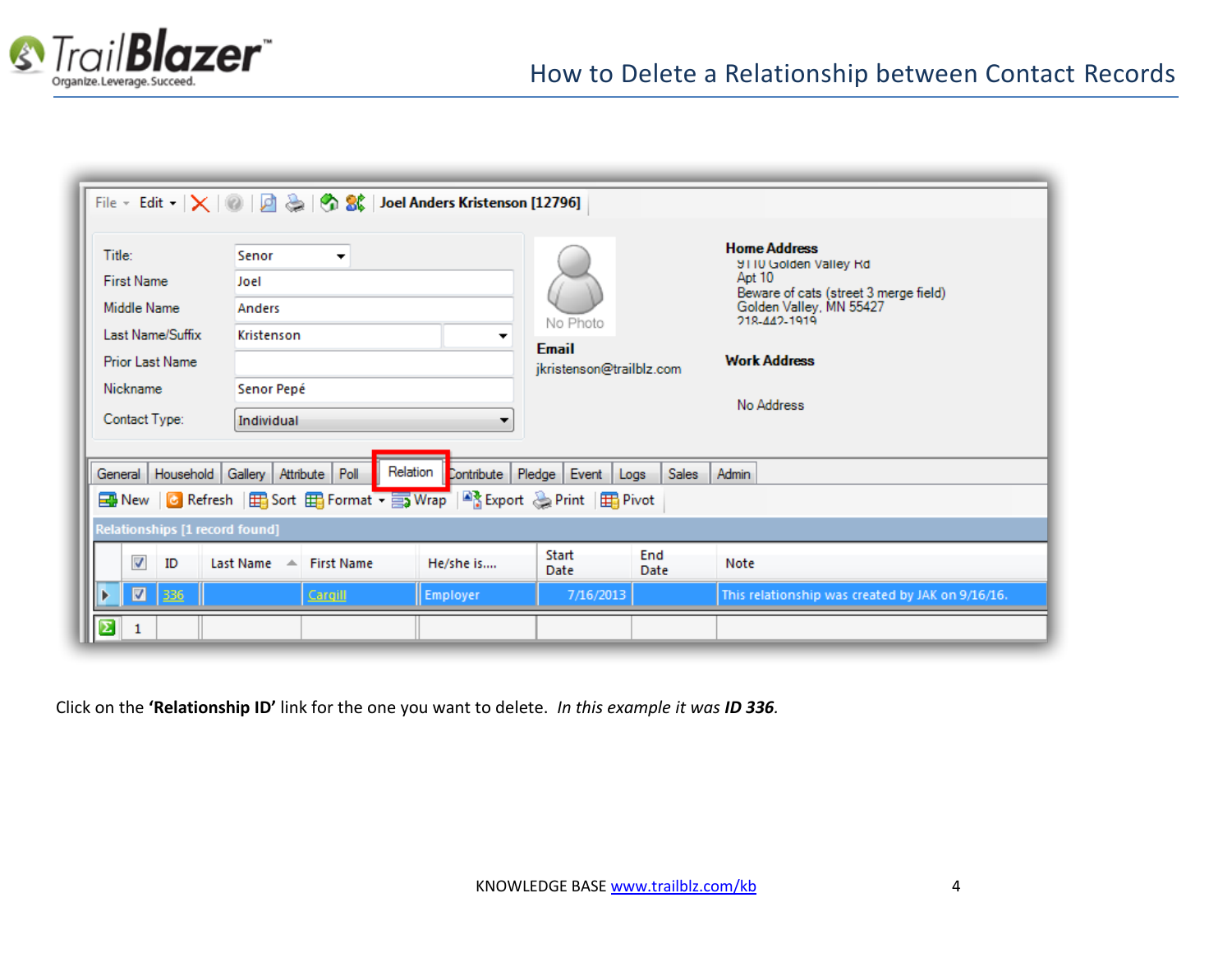

| Title:<br><b>First Name</b><br>Middle Name<br>Last Name/Suffix<br><b>Prior Last Name</b><br>Nickname<br>Contact Type: | ▼<br>▼                                                                                                                            | No Photo<br><b>Email</b><br>jkristenson@trailblz.com |                                    | <b>Home Address</b><br><b>9110 Golden Valley Rd</b><br>Apt 10<br>Beware of cats (street 3 merge field)<br>Golden Valley, MN 55427<br>218-442-1919<br><b>Work Address</b><br>No Address |                                                  |  |  |  |
|-----------------------------------------------------------------------------------------------------------------------|-----------------------------------------------------------------------------------------------------------------------------------|------------------------------------------------------|------------------------------------|----------------------------------------------------------------------------------------------------------------------------------------------------------------------------------------|--------------------------------------------------|--|--|--|
|                                                                                                                       | General   Household   Gallery   Attribute   Poll<br><b>Export</b> a Print   田 Sort 田 Format ▼ 国 Wrap   ■ Export a Print   田 Pivot | Relation                                             | Contribute   Pledge   Event   Logs | <b>Sales</b>                                                                                                                                                                           | Admin                                            |  |  |  |
| Relationships [1 record found]                                                                                        |                                                                                                                                   |                                                      |                                    |                                                                                                                                                                                        |                                                  |  |  |  |
| $\overline{\mathbf{v}}$<br>ID                                                                                         | Last Name $\triangle$<br><b>First Name</b>                                                                                        | He/she is                                            | Start<br><b>Date</b>               | End<br>Date                                                                                                                                                                            | Note                                             |  |  |  |
| $\blacksquare$<br>336                                                                                                 | Cargill                                                                                                                           | Employer                                             | 7/16/2013                          |                                                                                                                                                                                        | This relationship was created by JAK on 9/16/16. |  |  |  |
| 1                                                                                                                     |                                                                                                                                   |                                                      |                                    |                                                                                                                                                                                        |                                                  |  |  |  |

# Click on the 'Relationship ID' for the relationship you want to delete.

Click the red **[x]** at the top of the pop-up screen.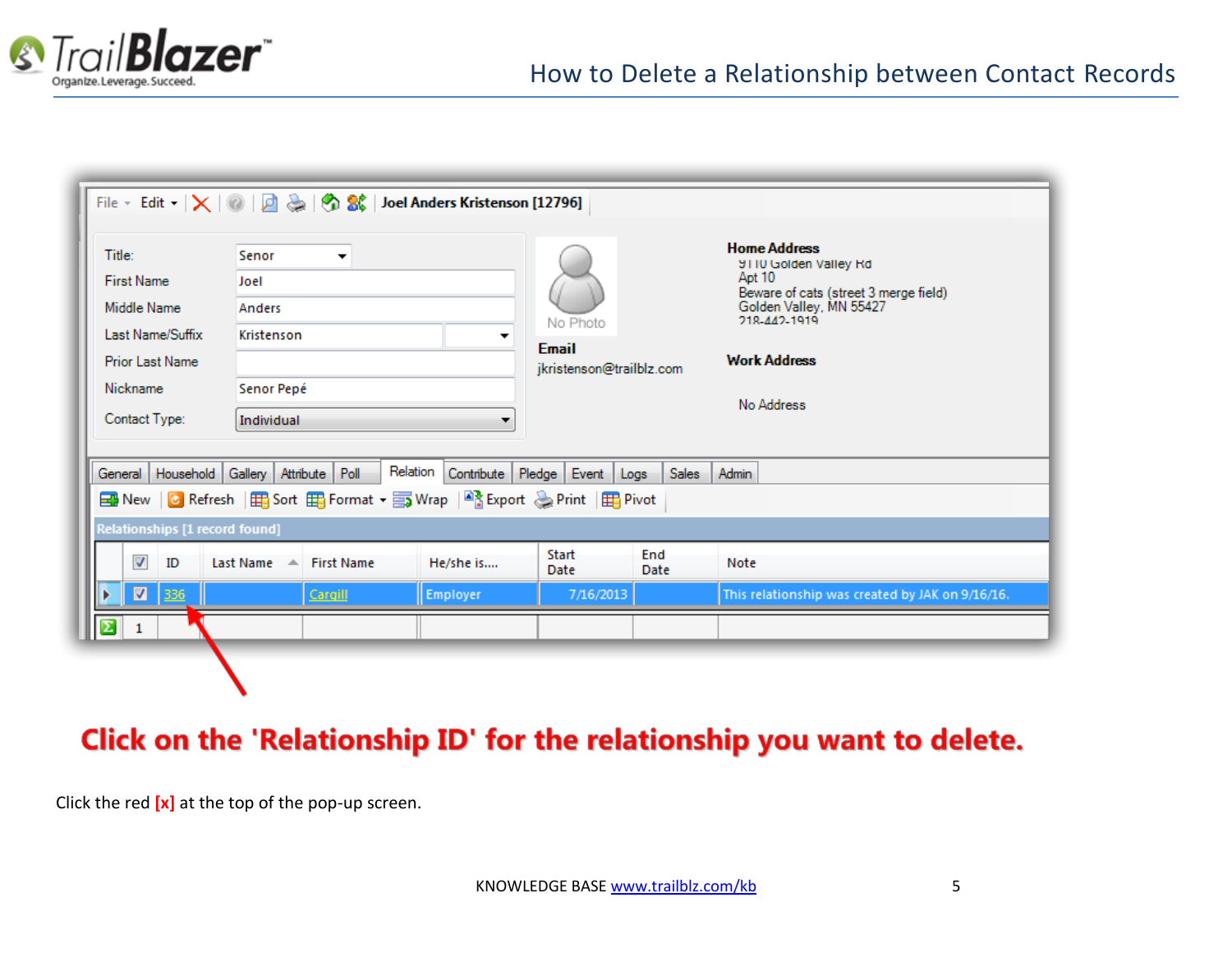

### Click the red [x] to delete the relationship.

| [336] Contact Relation Card          | ×                                                |
|--------------------------------------|--------------------------------------------------|
| File $\sim$ Edit $\sim$ $\mathbf{X}$ |                                                  |
| <br>Name:                            | Cargill                                          |
| He/she is:                           | p Delete this record.                            |
| Start Date:                          | $\overline{\mathbf{v}}$<br>7/16/2013<br>과 년      |
| End Date:                            |                                                  |
| Note:                                | This relationship was created by JAK on 9/16/16. |
|                                      |                                                  |
|                                      | Cancel<br>Save                                   |

Click **[OK]** to proceed.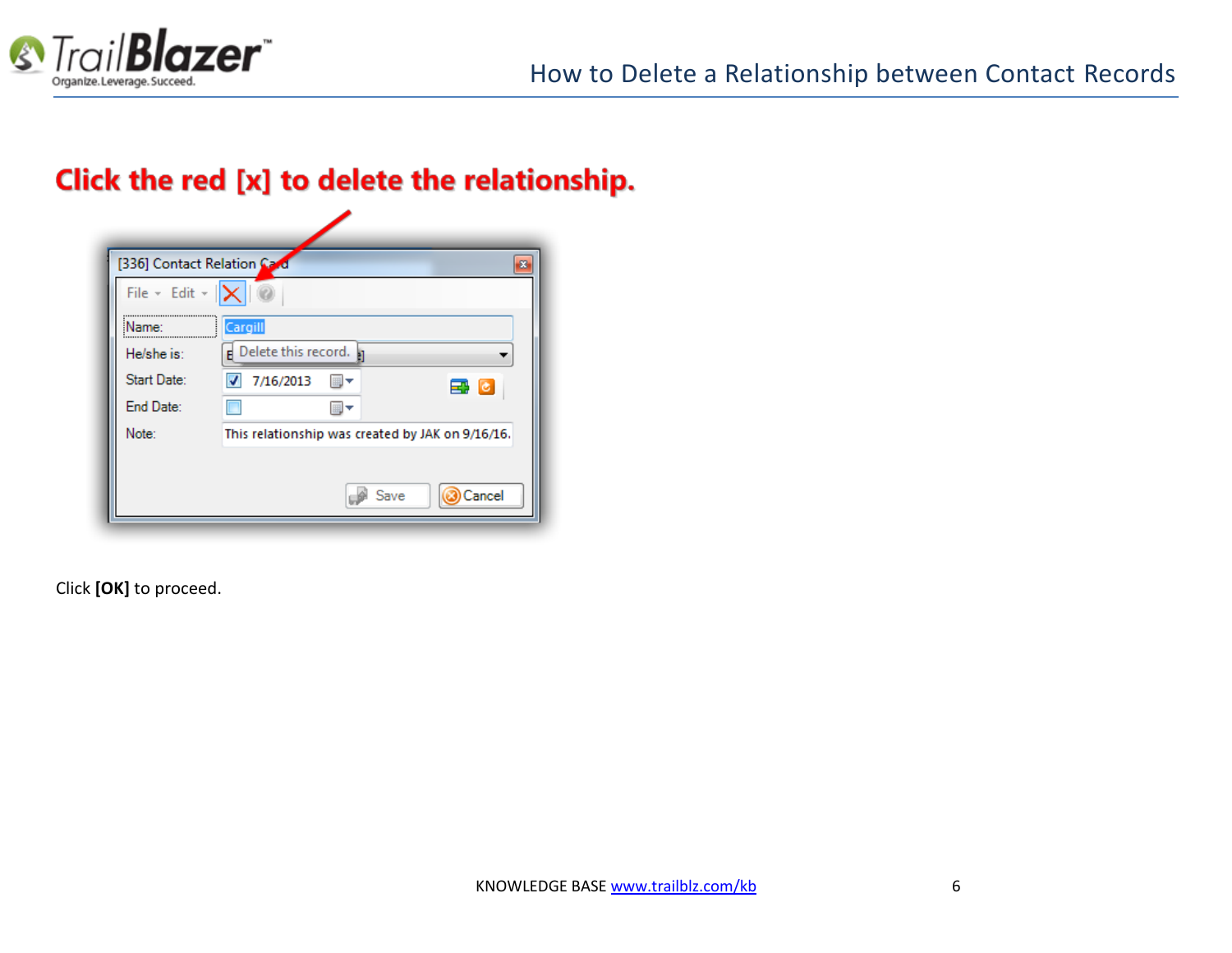



The relationship will now be removed from the Relationship tab in both of the contact records where the relationship existed. *My example is below where there are no longer any relationships present.*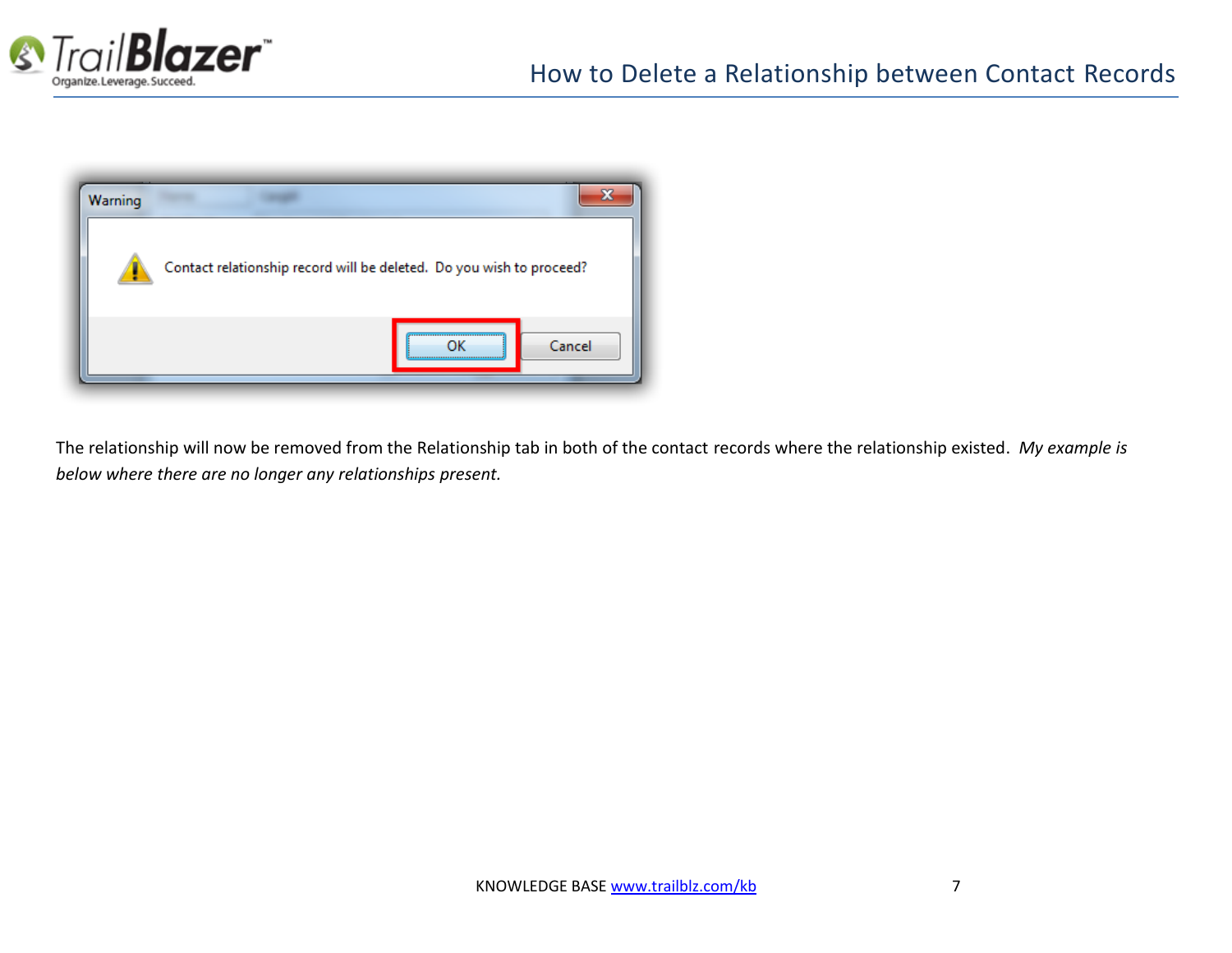

|                                                                         | File v Edit v $ \times $ 0   0 $\frac{1}{22}$   0 $\frac{1}{22}$   0 $\frac{1}{22}$   Joel Anders Kristenson [12796]                                                                                                  |  |                                                      |  |                                                                                                                            |  |  |  |  |  |  |
|-------------------------------------------------------------------------|-----------------------------------------------------------------------------------------------------------------------------------------------------------------------------------------------------------------------|--|------------------------------------------------------|--|----------------------------------------------------------------------------------------------------------------------------|--|--|--|--|--|--|
| Title:<br><b>First Name</b><br>Middle Name                              | Senor<br>▼<br>Joel<br>Anders                                                                                                                                                                                          |  |                                                      |  | <b>Home Address</b><br>9110 Golden Valley Rd<br>Apt 10<br>Beware of cats (street 3 merge field)<br>Golden Valley, MN 55427 |  |  |  |  |  |  |
| Last Name/Suffix<br><b>Prior Last Name</b><br>Nickname<br>Contact Type: | Kristenson<br>Senor Pepé                                                                                                                                                                                              |  | No Photo<br><b>Email</b><br>jkristenson@trailblz.com |  | 218-442-1919<br><b>Work Address</b><br>No Address                                                                          |  |  |  |  |  |  |
| General                                                                 | Individual<br>▼<br>Relation<br>Household Gallery   Attribute   Poll<br>Contribute   Pledge<br><b>Sales</b><br>Event<br>Admin<br>Logs<br><b>Export</b> a Print   田 Sort 田 Format ▼ 国 Wrap   B Export a Print   田 Pivot |  |                                                      |  |                                                                                                                            |  |  |  |  |  |  |
| $\overline{\mathbf{v}}$<br>ID                                           | Relationships [0 records found]<br>End<br>Start<br>Last Name $\mathbb{A}$ First Name<br>He/she is<br>Note<br>Date<br>Date                                                                                             |  |                                                      |  |                                                                                                                            |  |  |  |  |  |  |
| Σ<br>0                                                                  |                                                                                                                                                                                                                       |  |                                                      |  |                                                                                                                            |  |  |  |  |  |  |

After the relationship has been deleted.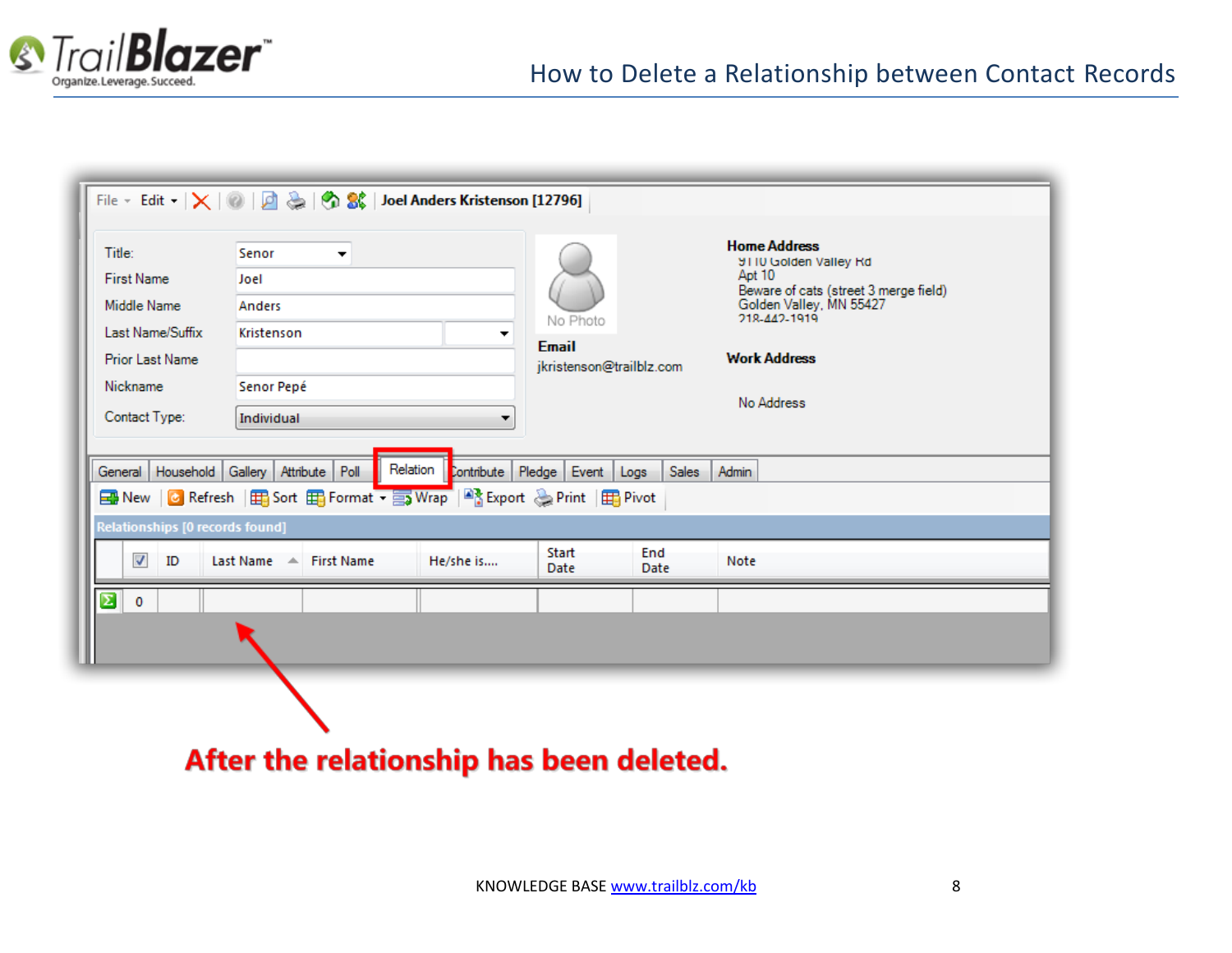

# **Steps (Method #2 – From the Relationships List)**

Navigate to the **Relationships** list under the **Application Menu**, click **[Search]**, locate the relationship you want to delete and click on the **'Relationship ID'**. *In this example I clicked on the relationship ID 44.*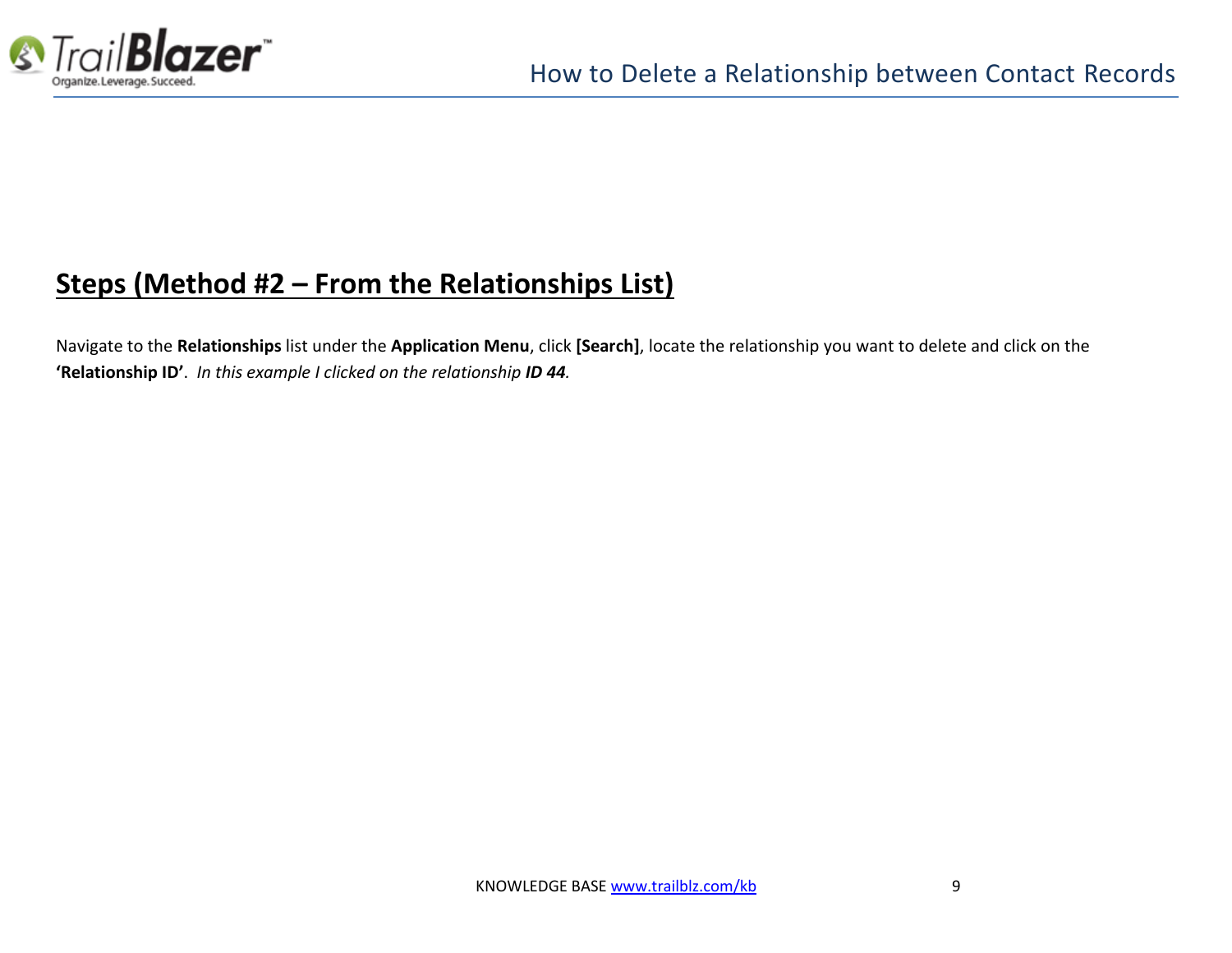

| (3) Settings Help                                                                                                      |                                                                                                      |                               |                                                                    |                                       |                          |                 |                             |                 |                 |                            |                                    |               |      |
|------------------------------------------------------------------------------------------------------------------------|------------------------------------------------------------------------------------------------------|-------------------------------|--------------------------------------------------------------------|---------------------------------------|--------------------------|-----------------|-----------------------------|-----------------|-----------------|----------------------------|------------------------------------|---------------|------|
| <b>Application Menu</b><br>$\ll$                                                                                       | <b>◆ Search → Reset   ← New   日</b> 画 □   日 □ <i>色</i> 圖   File - Edit -   ②   Contact Relationships |                               |                                                                    |                                       |                          |                 |                             |                 |                 |                            |                                    |               |      |
| e ka                                                                                                                   | σ                                                                                                    |                               |                                                                    |                                       |                          |                 |                             |                 |                 |                            |                                    |               |      |
| <b>Tasks</b>                                                                                                           | Favorites General Contact SQL                                                                        |                               |                                                                    |                                       |                          |                 |                             |                 |                 |                            |                                    |               |      |
| <b>Dashboard</b><br>$\triangleright$ $\Box$<br>$\bullet$<br><sup>Q</sup> <sub>o</sub> Organization<br>$\triangleright$ |                                                                                                      |                               |                                                                    |                                       |                          |                 |                             |                 |                 |                            |                                    |               |      |
|                                                                                                                        |                                                                                                      |                               |                                                                    |                                       |                          |                 |                             |                 |                 |                            |                                    |               |      |
| 2<br>Calendar/Tasks<br>$\triangleright$<br><b>Canvassing</b>                                                           | Relation Type:<br>S                                                                                  |                               | <b>Affiliated Organization</b>                                     |                                       | $\blacktriangle$<br>E,   |                 |                             |                 |                 |                            |                                    |               |      |
| ⊿ Contact                                                                                                              |                                                                                                      |                               | Assistant Campaign Manager [of Organization]                       |                                       | P.                       |                 |                             |                 |                 |                            |                                    |               |      |
| <b>BE</b> Contacts                                                                                                     |                                                                                                      |                               | Assistant Treasurer [of Organization]<br>Aunt [of Nephew]          |                                       | $\mathcal{P}$            |                 |                             |                 |                 |                            |                                    |               |      |
| Addresses                                                                                                              |                                                                                                      | Aunt [of Niece]               |                                                                    |                                       | 름                        |                 |                             |                 |                 |                            |                                    |               |      |
| Households<br><b>BE</b> Contact Relationships                                                                          |                                                                                                      |                               | Board Member [of Organization]<br><b>Boyfriend [of Girlfriend]</b> |                                       | $\overline{\phantom{a}}$ |                 |                             |                 |                 |                            |                                    |               |      |
| <b>Contributions/Pledges</b>                                                                                           |                                                                                                      |                               |                                                                    |                                       |                          |                 |                             |                 |                 |                            |                                    |               |      |
| Product Sales                                                                                                          |                                                                                                      |                               |                                                                    |                                       |                          |                 |                             |                 |                 |                            |                                    |               |      |
| $\triangleright$ $\blacktriangleright$ Logs                                                                            |                                                                                                      |                               |                                                                    |                                       |                          |                 |                             |                 |                 |                            |                                    |               |      |
| $\triangleright$ $\mathbb{C}$ Communications<br><b>Financial</b>                                                       |                                                                                                      |                               |                                                                    |                                       |                          |                 |                             |                 |                 |                            |                                    |               |      |
| $\triangleright$<br><b>Q<sub>a</sub></b> System Manager                                                                |                                                                                                      |                               |                                                                    |                                       |                          |                 |                             |                 |                 |                            |                                    |               |      |
|                                                                                                                        |                                                                                                      |                               |                                                                    |                                       |                          |                 |                             |                 |                 |                            |                                    |               |      |
|                                                                                                                        |                                                                                                      |                               |                                                                    |                                       |                          |                 |                             |                 |                 |                            |                                    |               |      |
|                                                                                                                        |                                                                                                      |                               |                                                                    |                                       |                          |                 |                             |                 |                 |                            |                                    |               |      |
|                                                                                                                        | Print   H Sort H Format + S Wrap   A Export & Print   H Pivot                                        |                               |                                                                    |                                       |                          |                 |                             |                 |                 |                            |                                    |               |      |
|                                                                                                                        | Contact Relationships [328 records found ]                                                           |                               |                                                                    |                                       |                          |                 |                             |                 |                 |                            |                                    |               |      |
|                                                                                                                        | Contact<br>$\blacktriangledown$<br>Relationship<br>ID                                                | <b>Left Side</b><br>ContactID | <b>Left Side</b><br><b>Last Name</b>                               | <b>Left Side</b><br><b>First Name</b> | MI                       | Relation<br>Key | Description                 | Date<br>Started | Date<br>Started | Right<br>Side Last<br>Name | Right<br><b>Side First</b><br>Name | MI            | Note |
| Open Windows                                                                                                           | $\sqrt{2}$<br>27                                                                                     | 9222                          | <b>Jacobwith</b>                                                   | Lori                                  | Lynn                     |                 | 66 Colleague                |                 |                 | Grunewald                  | Jill                               | Yvonne        |      |
| 006086                                                                                                                 | $\overline{\mathbf{v}}$<br>28                                                                        | 9306                          | Grunewald                                                          | Jill                                  | <b>Yvonne</b>            |                 | 66 Colleague                |                 |                 | Jacobwith                  | Lori                               | Lynn          |      |
| <b>Hill</b> Start Page<br>Contact Relationships                                                                        | $\blacktriangledown$<br>29                                                                           | 9352                          | Richardson                                                         | Patty                                 |                          |                 | 66 Colleague                |                 |                 | Doe                        | Mary                               |               |      |
|                                                                                                                        | $\overline{\mathbf{v}}$<br>30                                                                        | 9353                          | Doe                                                                | Mary                                  |                          |                 | 66 Colleague                |                 |                 | Richardson                 | Patty                              |               |      |
|                                                                                                                        | $\overline{\mathbf{v}}$<br>31                                                                        | 9351                          | Zbaracki                                                           | Julie                                 | Kay                      |                 | 68 Employee                 |                 |                 |                            | <b>Some Grant</b>                  |               |      |
|                                                                                                                        | $\overline{\mathbf{v}}$<br>32                                                                        | 9314                          |                                                                    | <b>Some Grant</b>                     |                          |                 | 67 Employer                 |                 |                 | Zbaracki                   | Julie                              | <u>Kay</u>    |      |
|                                                                                                                        | $\overline{\mathbf{v}}$<br> 33                                                                       | 9352                          | Richardson                                                         | Patty                                 |                          |                 | 89 Staff                    |                 |                 |                            | <b>Some Grant</b>                  |               |      |
|                                                                                                                        | $\overline{\mathbf{v}}$<br>34                                                                        | 9314                          |                                                                    | <b>Some Grant</b>                     |                          |                 | 88 Organization             |                 |                 | Richardson                 | Patty                              |               |      |
|                                                                                                                        | $\sqrt{ }$<br>35                                                                                     | 9371                          | Zweber                                                             | Greg                                  |                          |                 | 66 Colleague                |                 |                 | Redman                     | Michelle                           | <u>Lee</u>    |      |
|                                                                                                                        | $\overline{\mathbf{v}}$<br>36                                                                        | 9370                          | Redman                                                             | Michelle                              | Lee                      |                 | 66 Colleague                |                 |                 | Zweber                     | Greg                               |               |      |
|                                                                                                                        | $\sqrt{ }$<br>37                                                                                     | 9369                          | Herzog                                                             | Jenna                                 | Rae Wen                  |                 | 66 Colleague                |                 |                 | Redman                     | Michelle                           | Lee           |      |
|                                                                                                                        | $\overline{\mathbf{v}}$<br>38                                                                        | 9370                          | Redman                                                             | Michelle                              | Lee                      |                 | 66 Colleague                |                 |                 | Herzog                     | Jenna                              | Rae Wen       |      |
|                                                                                                                        | $\sqrt{ }$<br>39                                                                                     | 9371                          | Zweber                                                             | Greg                                  |                          |                 | 76 Owner                    |                 |                 |                            | Big Brother                        |               |      |
|                                                                                                                        | $\overline{\mathbf{v}}$<br>40                                                                        | 9372                          |                                                                    | Big Brother                           |                          |                 | 77 Business                 |                 |                 | Zweber                     | Greg                               |               |      |
|                                                                                                                        | $\blacktriangledown$<br>$\frac{41}{2}$<br>$\overline{\mathbf{v}}$<br>42                              | 9372<br>9373                  |                                                                    | Big Brother                           |                          |                 | 89 Staff<br>88 Organization |                 |                 | Lazarus                    | Patrica                            |               |      |
|                                                                                                                        | $\blacktriangledown$<br>43                                                                           | 9374                          | Lazarus<br>Wilson                                                  | Patrica<br>Picket                     |                          |                 | 1 Husband                   |                 |                 | Wilson                     | Big Brother<br>Mary                |               |      |
|                                                                                                                        | $\overline{\mathbf{v}}$<br>44                                                                        | 9375                          | Wilson                                                             | Mary                                  |                          |                 | 2 Wife                      |                 |                 | Wilson                     | Picket                             |               |      |
|                                                                                                                        | $\overline{\mathbf{v}}$<br>45                                                                        | 3944                          | Jones                                                              | Anna                                  | Mary                     |                 | 69 Friend                   |                 |                 | Zallek                     | Nancy                              | <b>Taylor</b> |      |
|                                                                                                                        | $\overline{\mathbf{v}}$<br>46                                                                        | 9379                          | Zallek                                                             | Nancy                                 | <b>Taylor</b>            |                 | 69 Friend                   |                 |                 | Jones                      | Anna                               | Mary          |      |
|                                                                                                                        | 209                                                                                                  |                               |                                                                    |                                       |                          |                 |                             |                 |                 |                            |                                    |               |      |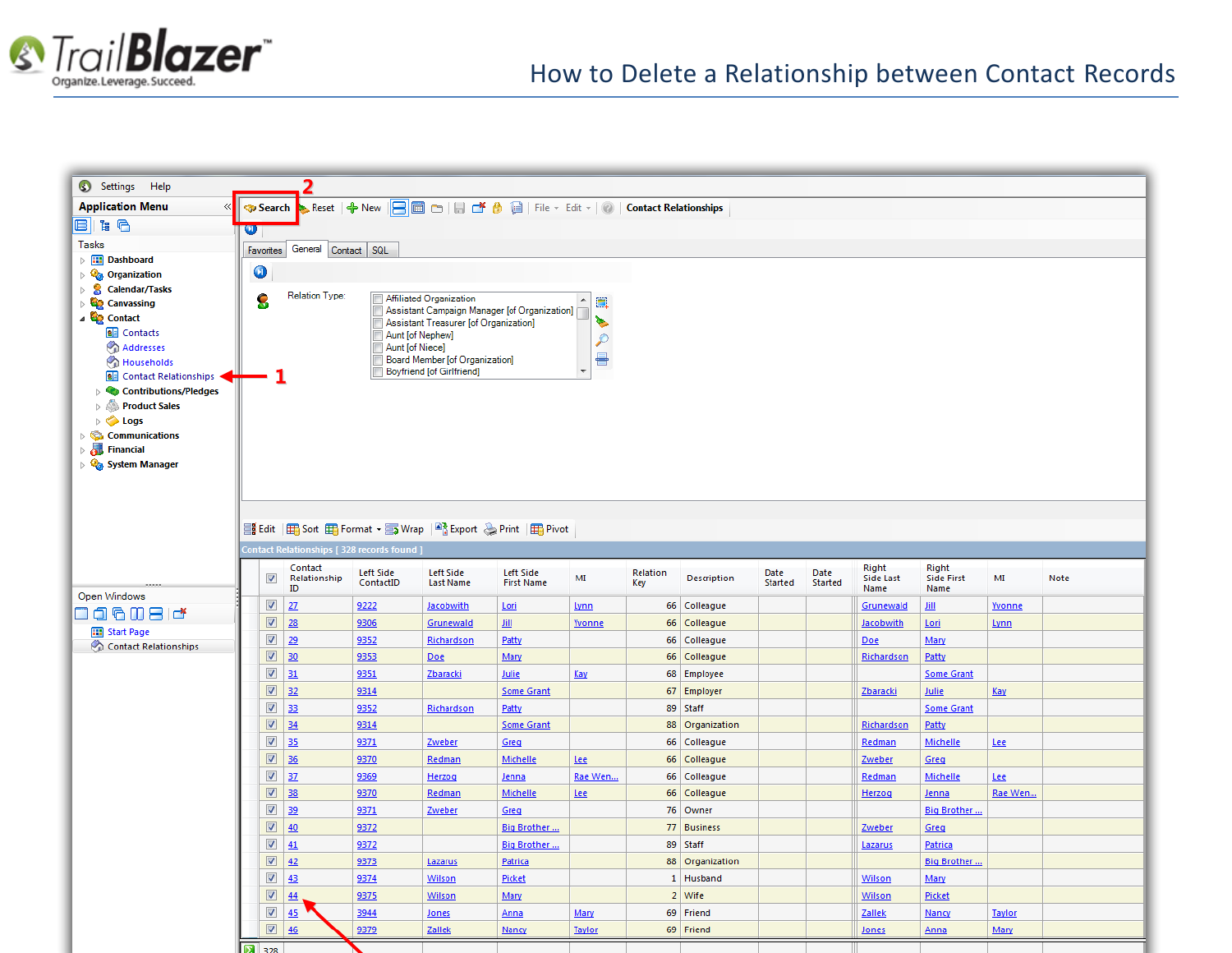

Click the red **[x]** at the top of the pop-up screen.

# Click the red [x] to delete the relationship.

| [44] Contact Relation Card                 |                    |      |        |
|--------------------------------------------|--------------------|------|--------|
| File $\star$ Edit $\star$ $\ \mathsf{X}\ $ |                    |      |        |
| <br>Name:                                  | Mary Wilson        |      |        |
| He/she is:                                 | Where this record. |      |        |
| Start Date:                                |                    |      | 국 년    |
| End Date:                                  |                    |      |        |
| Note:                                      |                    |      |        |
|                                            |                    |      |        |
|                                            |                    | Save | Cancel |

Click **[OK]** to proceed with deleting the relationship.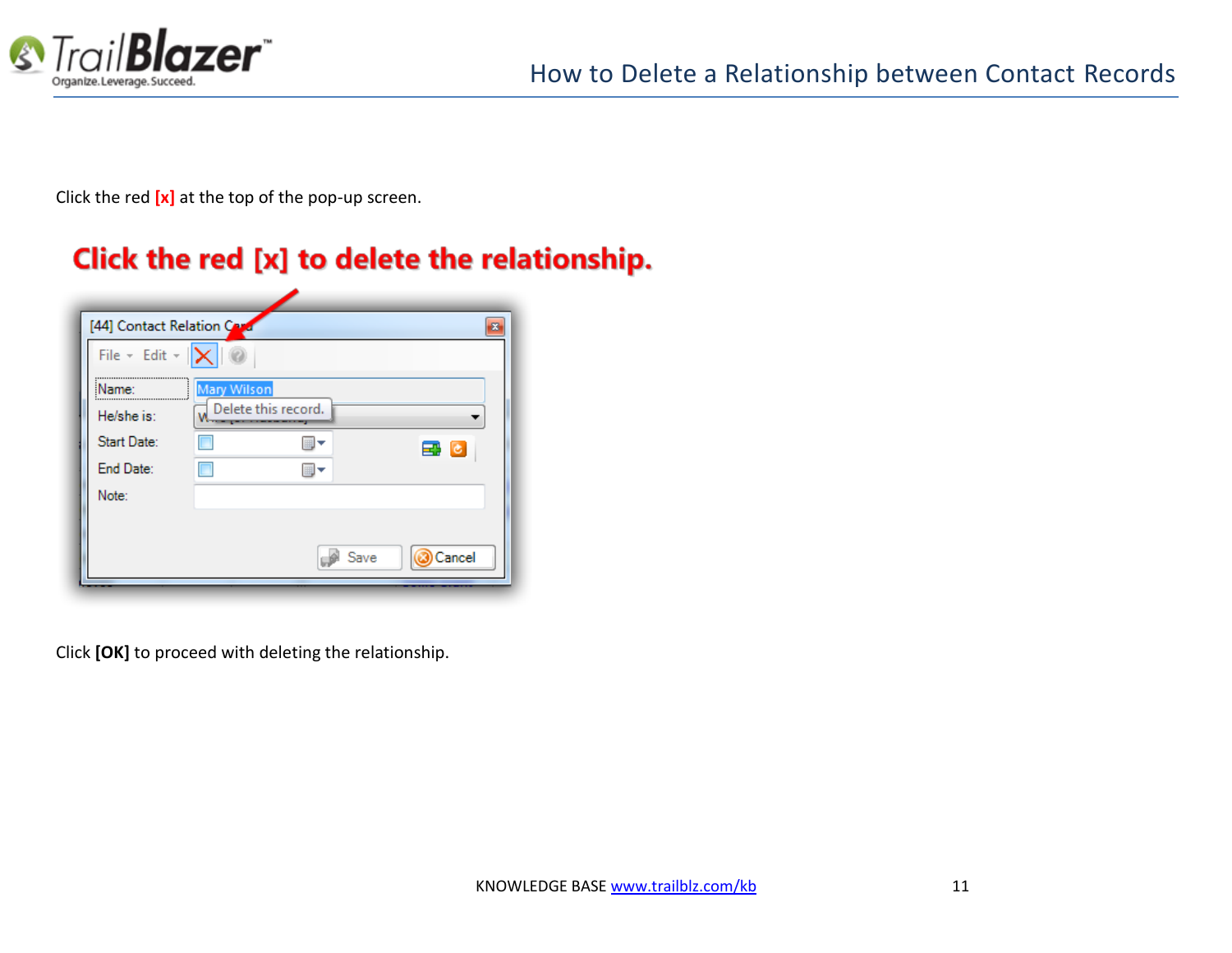



The relationship will be removed from the **Relationships List**. *My example is below where the total count dropped from 329 to 328.*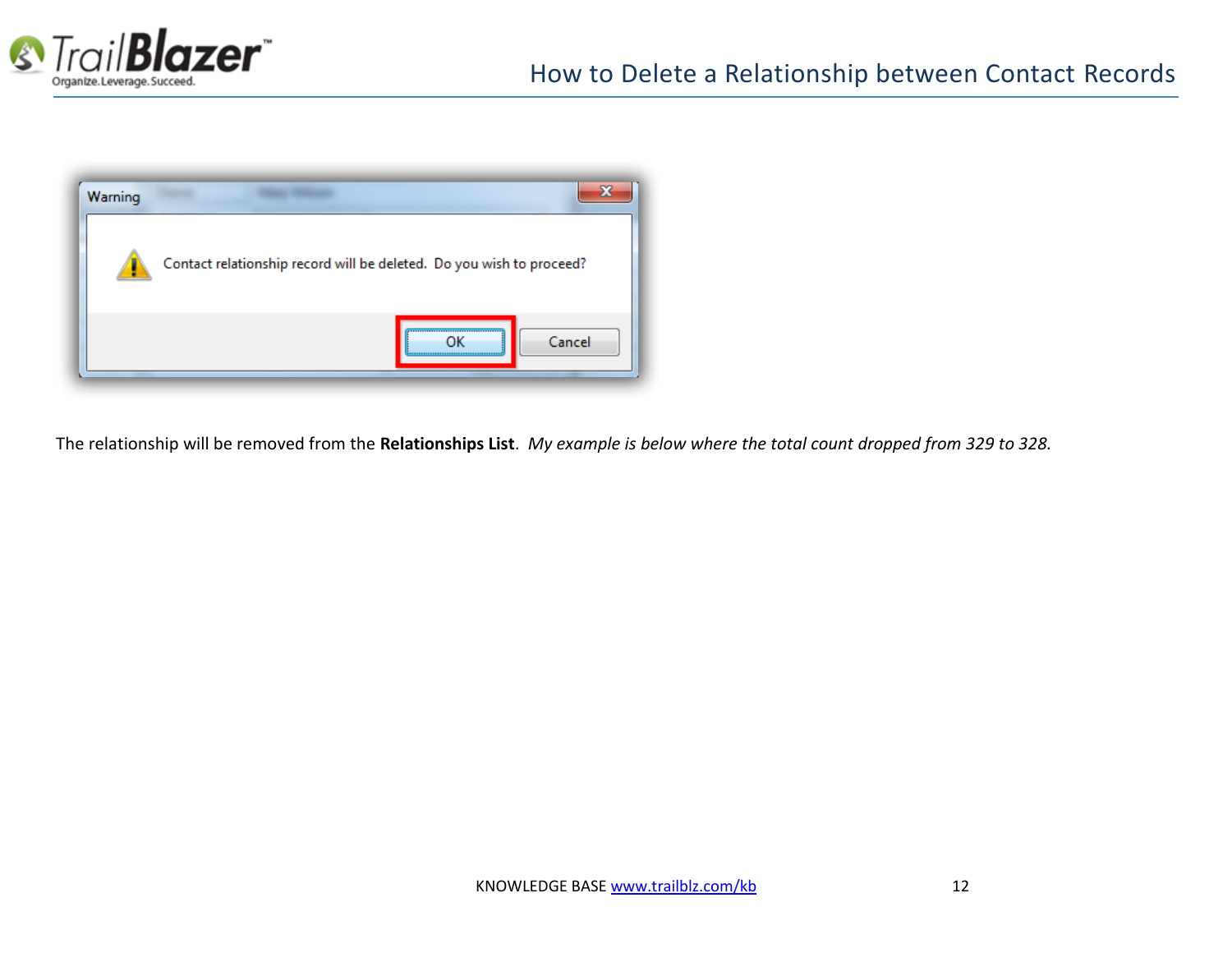

|   | <b>◆ Search ◆ Reset   ◆ New   日</b> 圖 ○   日 □ <i>台</i> 圖   File · Edit ·   ②   Contact Relationships |                                                   |           |                                                                                       |                   |             |          |                               |         |         |                    |                            |               |      |
|---|------------------------------------------------------------------------------------------------------|---------------------------------------------------|-----------|---------------------------------------------------------------------------------------|-------------------|-------------|----------|-------------------------------|---------|---------|--------------------|----------------------------|---------------|------|
|   | 0                                                                                                    |                                                   |           |                                                                                       |                   |             |          |                               |         |         |                    |                            |               |      |
|   | General Contact SQL<br>Favorites                                                                     |                                                   |           |                                                                                       |                   |             |          |                               |         |         |                    |                            |               |      |
|   |                                                                                                      |                                                   |           |                                                                                       |                   |             |          |                               |         |         |                    |                            |               |      |
|   | 0                                                                                                    |                                                   |           |                                                                                       |                   |             |          |                               |         |         |                    |                            |               |      |
|   | Relation Type:<br>Affiliated Organization<br>S<br>▲<br>E,                                            |                                                   |           |                                                                                       |                   |             |          |                               |         |         |                    |                            |               |      |
|   |                                                                                                      |                                                   |           | Assistant Campaign Manager [of Organization]<br>Assistant Treasurer [of Organization] |                   | i.          |          |                               |         |         |                    |                            |               |      |
|   |                                                                                                      |                                                   |           | Aunt [of Nephew]                                                                      |                   | P           |          |                               |         |         |                    |                            |               |      |
|   | Aunt [of Niece]<br>름<br>Board Member [of Organization]                                               |                                                   |           |                                                                                       |                   |             |          |                               |         |         |                    |                            |               |      |
|   | <b>Boyfriend [of Girlfriend]</b><br>$\overline{\mathcal{N}}$                                         |                                                   |           |                                                                                       |                   |             |          |                               |         |         |                    |                            |               |      |
|   |                                                                                                      |                                                   |           |                                                                                       |                   |             |          |                               |         |         |                    |                            |               |      |
|   |                                                                                                      |                                                   |           |                                                                                       |                   |             |          |                               |         |         |                    |                            |               |      |
|   |                                                                                                      |                                                   |           |                                                                                       |                   |             |          |                               |         |         |                    |                            |               |      |
|   |                                                                                                      |                                                   |           |                                                                                       |                   |             |          |                               |         |         |                    |                            |               |      |
|   |                                                                                                      |                                                   |           |                                                                                       |                   |             |          | The relationship is now gone. |         |         |                    |                            |               |      |
|   |                                                                                                      |                                                   |           |                                                                                       |                   |             |          |                               |         |         |                    |                            |               |      |
|   |                                                                                                      |                                                   |           |                                                                                       |                   |             |          |                               |         |         |                    |                            |               |      |
|   |                                                                                                      |                                                   |           |                                                                                       |                   |             |          |                               |         |         |                    |                            |               |      |
|   |                                                                                                      |                                                   |           | 들 Edit   田 Sort 田 Format • - Wrap   약 Export ⓒ Print   田 Pivot                        |                   |             |          |                               |         |         |                    |                            |               |      |
|   |                                                                                                      |                                                   |           |                                                                                       |                   |             |          |                               |         |         |                    |                            |               |      |
|   |                                                                                                      | <b>Contact Relationships [328 records found ]</b> |           |                                                                                       |                   |             |          |                               |         |         |                    |                            |               |      |
|   | $\overline{\mathbf{v}}$                                                                              | Contact<br>Relationship                           | Left Side | <b>Left Side</b>                                                                      | Left Side         | MI          | Relation | Description                   | Date    | Date    | Right<br>Side Last | Right<br><b>Side First</b> | MI            | Note |
|   |                                                                                                      | ID                                                | ContactID | <b>Last Name</b>                                                                      | <b>First Name</b> |             | Key      |                               | Started | Started | Name               | Name                       |               |      |
|   | $\blacktriangledown$                                                                                 | 27                                                | 9222      | <b>Jacobwith</b>                                                                      | Lori              | <u>Lynn</u> |          | 66 Colleague                  |         |         | Grunewald          | Jill                       | Yvonne        |      |
|   | $\triangledown$                                                                                      | 28                                                | 9306      | Grunewald                                                                             | 皿                 | Yvonne      |          | 66 Colleague                  |         |         | Jacobwith          | Lori                       | Lynn          |      |
|   | $\sqrt{2}$                                                                                           | 29                                                | 9352      | Richardson                                                                            | Patty             |             |          | 66 Colleague                  |         |         | <b>Doe</b>         | Mary                       |               |      |
|   | $\triangledown$                                                                                      | 30                                                | 9353      | Doe                                                                                   | Map               |             |          | 66 Colleague                  |         |         | Richardson         | Patty                      |               |      |
|   | $\blacktriangledown$                                                                                 | 31                                                | 9351      | Zbaracki                                                                              | dlie              | <b>Kay</b>  |          | 68 Employee                   |         |         |                    | <b>Some Grant</b>          |               |      |
|   | $\triangledown$                                                                                      | 32                                                | 9314      |                                                                                       | <b>Some Grant</b> |             |          | 67 Employer                   |         |         | Zbaracki           | Julie                      | Kay           |      |
|   | $\overline{\mathcal{F}}$                                                                             | 33                                                | 9352      | Richardsg                                                                             | Patty             |             |          | 89 Staff                      |         |         |                    | <b>Some Grant</b>          |               |      |
|   | ☑                                                                                                    | 34                                                | 9314      |                                                                                       | <b>Some Grant</b> |             |          | 88 Organization               |         |         | Richardson         | Patty                      |               |      |
|   | $\blacktriangledown$                                                                                 | 35                                                | 9371      | Zw<br><u>eber</u>                                                                     | Greg              |             | 66       | Colleague                     |         |         | Redman             | Michelle                   | Lee           |      |
|   | $\blacktriangledown$                                                                                 | 36                                                | 9370      | Redman                                                                                | Michelle          | Lee         |          | 66 Colleague                  |         |         | Zweber             | Greg                       |               |      |
|   | $\boldsymbol{J}$                                                                                     | 37                                                | 9369      | Herzog                                                                                | Jenna             | Rae Wen     |          | 66 Colleague                  |         |         | Redman             | Michelle                   | Lee           |      |
|   | $\triangledown$                                                                                      | 38                                                | 9370      | Redman                                                                                | Michelle          | Lee         |          | 66 Colleague                  |         |         | Herzog             | <u>Jenna</u>               | Rae Wen       |      |
|   | $\blacktriangledown$                                                                                 | 39                                                | 937       | Zweber                                                                                | Greg              |             |          | 76 Owner                      |         |         |                    | Big Brother                |               |      |
|   | $\overline{\mathbf{v}}$                                                                              | 40                                                | 372       |                                                                                       | Big Brother       |             |          | 77 Business                   |         |         | Zweber             | Greg                       |               |      |
|   | $\blacktriangledown$                                                                                 | 41                                                | 9372      |                                                                                       | Big Brother       |             |          | 89 Staff                      |         |         | Lazarus            | Patrica                    |               |      |
|   | $\blacktriangledown$                                                                                 | 42                                                | 9373      | Lazarus                                                                               | Patrica           |             |          | 88 Organization               |         |         |                    | Big Brother                |               |      |
|   | $\blacktriangledown$                                                                                 | 43                                                | 9374      | Wilson                                                                                | Picket            |             |          | 1 Husband                     |         |         | Wilson             | Mary                       |               |      |
| Þ | $\blacksquare$                                                                                       | 45                                                | 3944      | <b>Jones</b>                                                                          | Anna              | Mary        | 69       | Friend                        |         |         | <b>Zallek</b>      | <b>Nancy</b>               | <u>Taylor</u> |      |
|   | $\blacktriangledown$                                                                                 | 46                                                | 9379      | Zallek                                                                                | Nancy             | Taylor      |          | 69 Friend                     |         |         | Jones              | <u>Anna</u>                | Mary          |      |
|   | $\overline{\mathbf{v}}$                                                                              | $\overline{A}$                                    | 3840      | lohner                                                                                |                   | Rizial      |          | $2$ Mife                      |         |         |                    | $D_{21,1,22}$              | <b>Milli</b>  |      |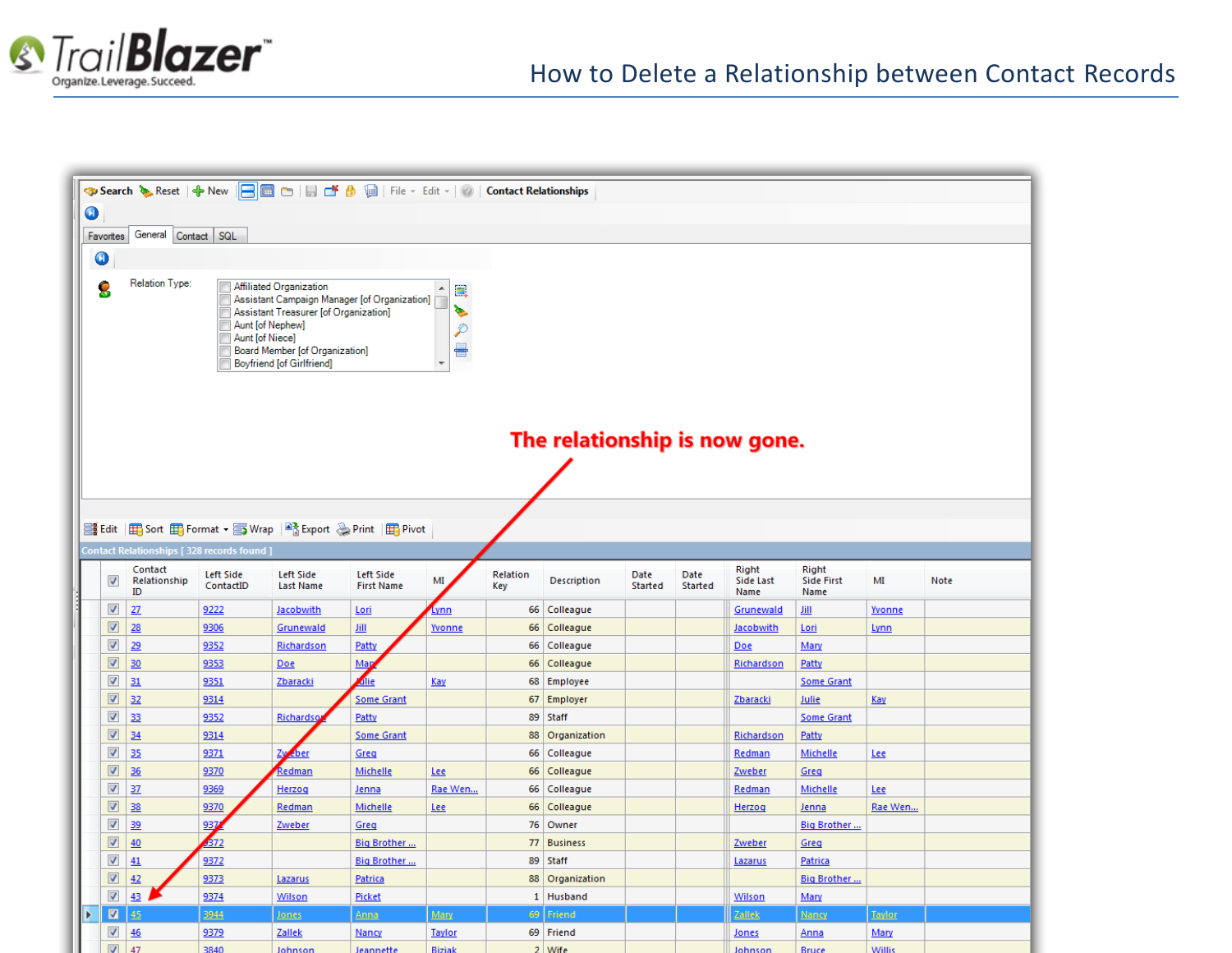



- YouTube Channel

- Knowledge Base Articles

- 3rd Party Resources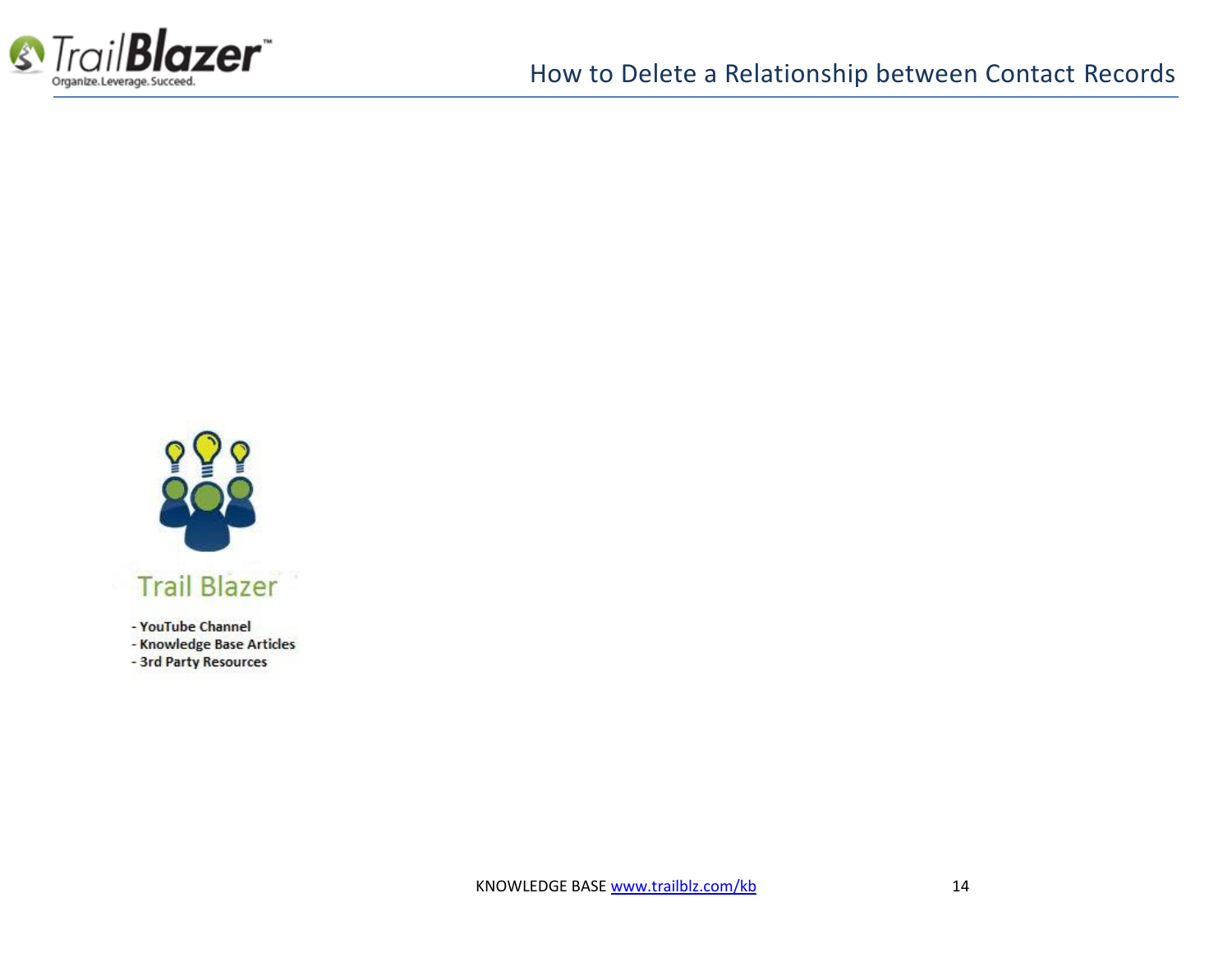

### **Related Resources**

**Article:** [Linking Records through Relationships, Querying with Relationships, and How to Delete a Relationship](http://trailblz.com/kb/?action=view&kb=274&cat=1) **Article:** Splitting 'Couples' [into Separate Records En Masse](http://trailblz.com/kb/?action=view&kb=174&cat=1) using the Built-In Utility **Article:** [How to Split a Single Contact Record into a Duplicate Contact Record for Householding a Couple](http://trailblz.com/kb/?action=view&kb=330&cat=1) **Article:** Managing Households – Creating, [Deleting and Re-Creating](http://trailblz.com/kb/?action=view&kb=213&cat=1) **Article:** [Household Export](http://trailblz.com/kb/?action=view&kb=41&cat=1) **Video:** Household – [Drag n Drop](https://www.youtube.com/watch?v=jjXmBslP3zc) **Video:** Households – [Delete and Recreate](https://www.youtube.com/watch?v=J0AUM42YhTk)

# **Trail Blazer Live Support**

- **Phone:** 1-866-909-8700
- **Email:** [support@trailblz.com](mailto:support@trailblz.com) Ø
- **Facebook:** <https://www.facebook.com/pages/Trail-Blazer-Software/64872951180>
- **Twitter:** <https://twitter.com/trailblazersoft>

*\* As a policy we require that you have taken our intro training class before calling or emailing our live support team.*

*[Click here](http://trailblz.com/Support/Learning/Events.aspx) to view our calendar for upcoming classes and events. Feel free to sign up other members on your team for the same training.*